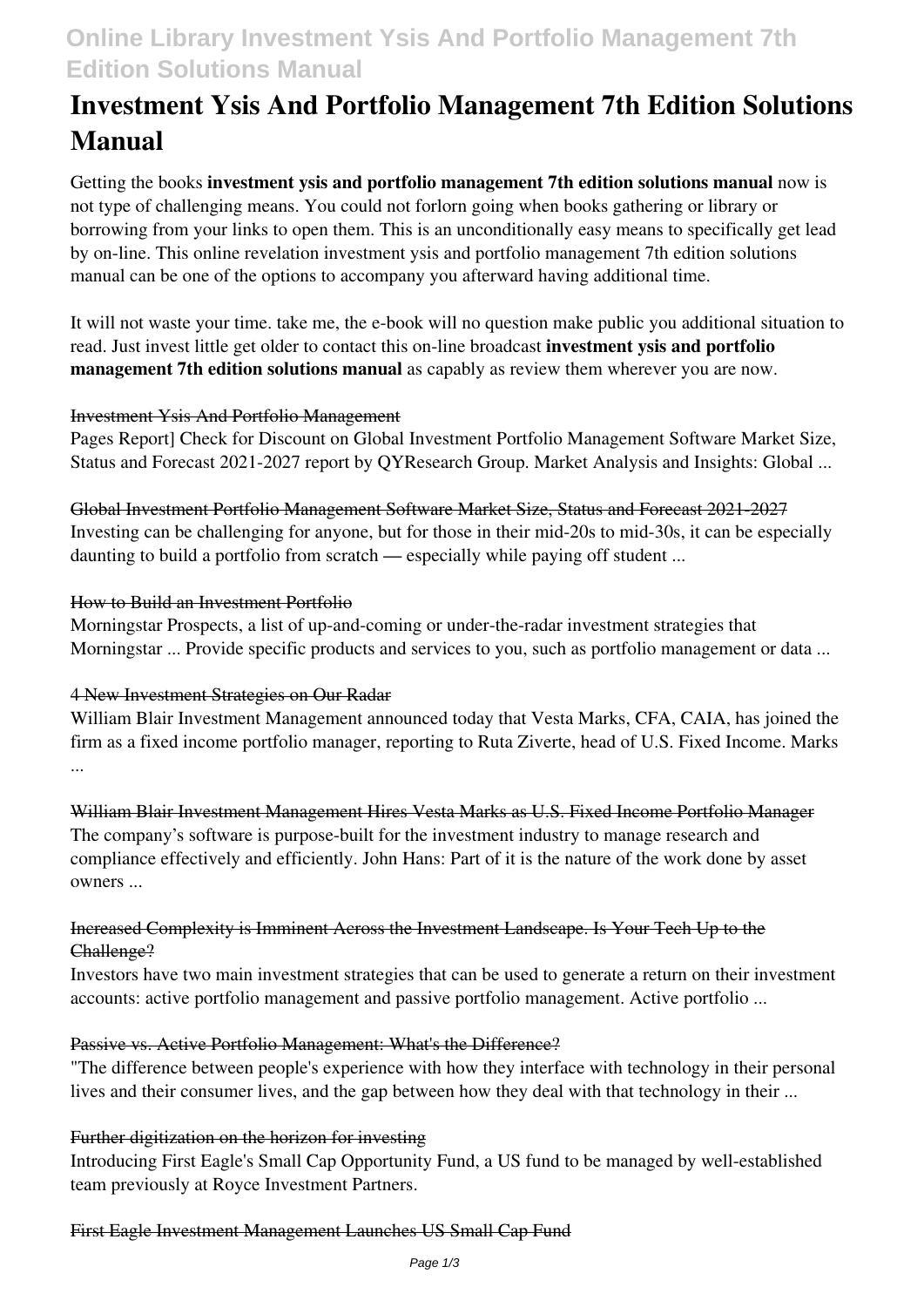## **Online Library Investment Ysis And Portfolio Management 7th Edition Solutions Manual**

Gerber Kawasaki Wealth & Investment Management, a registered investment advisor (RIA) and a leading independent financial advisory firm, announced that the AdvisorShares Gerber Kawasaki ETF  $(GK)$  will ...

#### Gerber Kawasaki Wealth & Investment Management Launches ETF, 'GK'

HealthEdge Investment Partners, LLC ("HealthEdge"), a healthcare focused private equity fund, and Synergistic Capital Partners ("SCP"), an independent sponsor, announced the completion of an ...

### HealthEdge Completes Investment in Today's Dental Network, a Premier Dental Practice Network & Support Organization

Private psychedelics companies have raised hundreds of millions of dollars over the past year. Here are the major leaguers deploying the capital.

### Meet the top 10 psychedelics VCs who've bet the most cash on turning MDMA and magic mushrooms into medicines for anxiety and depression

Portfolio Investments Topics Sustainable Investing Advisor Insights Personal Finance Market Volatility Retirement Planning Start Investing Save for College See All Funds ETFs Stocks Bonds Best ...

#### Aker Horizons ASA: Second-Quarter and Half-Year Results 2021

State Street Corporation today announced that its service contract with the National Pension Service of Korea (NPS), the world's third largest pension fund[1], has been renewed. State Street will ...

### State Street and Korea's NPS Extend Global Equity and Alternatives Custody and Middle-Office Servicing Agreement

Jensen Investment Management, a 100% employee-owned active equity investment management firm, today announced the appointment of Kevin Walkush as head of its Environmental, Social and Governance (ESG) ...

#### Jensen Investment Management Appoints Kevin Walkush as Head of ESG

Altruist, an all-in-one custodial solution for modern financial advisors, today announced new models on its Model Marketplace from BlackRock, Inc. (NYSE: BLK); Redwood Investment Management (Redwood); ...

### Altruist Expands Model Marketplace, Integrates BlackRock, Redwood Investment Management, and State Street Global Advisors Models

Bambu is pleased to announce the acquisition of Tradesocio, a WealthTech company with 65 employees, specialising in investment management and trading technologies ... along with an existing portfolio ...

#### Bambu acquires investment management technology provider Tradesocio

Investment decisions over the next three months will be influenced by forward guidance from central banks, according to global fund managers in Reuters polls who recommended increasing equity exposure ...

#### Funds eye central banks' guidance for investment decisions: Reuters poll

AbsenceSoft, the market-leading SaaS provider for total absence and leave management, announced today that it has received a significant strategic inv ...

#### Norwest Makes Strategic Investment in AbsenceSoft

Insurance technology company Joyn Insurance today announced a strategic insurance partnership and